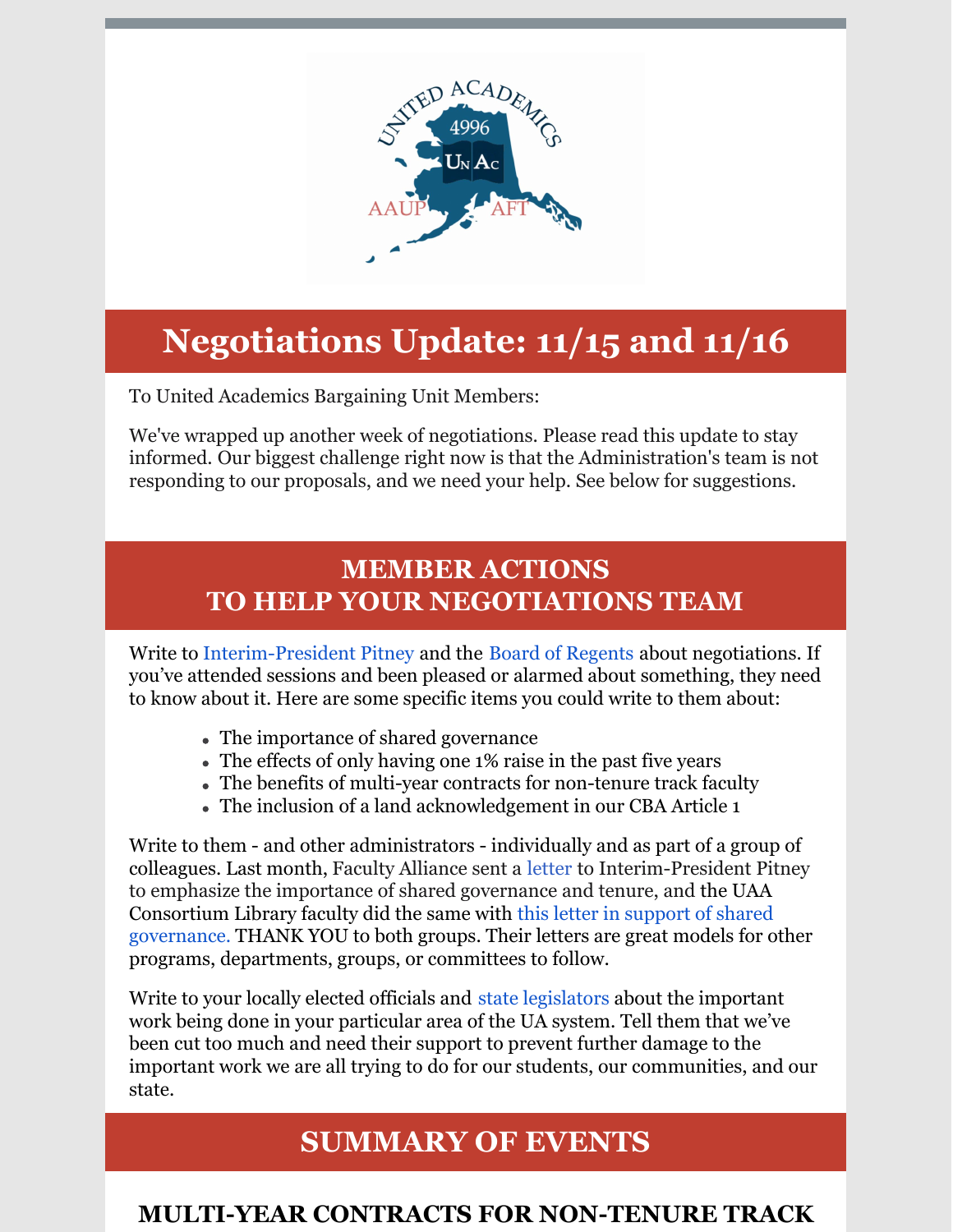#### **FACULTY**

On Tuesday, the UNAC team welcomed written and oral statements from 15 nontenure track faculty members about the benefit of multi-year contracts to their work and to the universities, and the hardships endured by continual 9 month contracts. Their words were a powerful reminder of the tenuous working conditions that 30% of our members experience, and that could be alleviated by the implementation of multi-year contracts.

THANK YOU to the faculty members who provided written and oral testimony; it was powerful. Here are a few excerpts from written testimony we received and read out loud:

#### **FACULTY STATEMENTS ABOUT MULTI-YEAR CONTRACTS:**

*"Maybe the university likes the fact that a term can be there for a student's first semester, but doesn't have the job security to imagine being there for the student's graduation."*

*"A multi-year contract would alleviate the concern of future funding and help me become more involved in long-term commitments such as serving on grad student committees or other advisory committees at the university level."*

"*If this rapidly-shrinking institution ever wants to put itself on solid footing for growth, it must have stability and quality in its faculty. It will have neither if it does not show as much commitment to faculty as it expects from them. Multiyear contracts are a step in the right direction."*

*"Longer multiyear contracts would also align better with multiyear awards (2-5 years) from NIH, NSF, NOAA, etc. It is hard to plan for the future and build up a lab or team when you are not sure of your job for the coming year. Multiyear contracts for those who have a proven track record would provide confidence, boost morale, and allow creative and hard working people to succeed and help UA shine."*

*"Having that security of a multi-year contract allowed me to focus on the important work I do in my classrooms, projects I engage in with other faculty, and serving on committees. Non-tenure track faculty need multi-year contracts to have continuity and consistency in their work, as our collective labor provides the building blocks for the university. Being under the cloud of chronic stress each year, wondering if the contract will be renewed, is not healthy for faculty, the university, or for students."*

*"UAA has lost some talented, ambitious, and excellent instructors who were eventually exhausted by their lack of job security...Extending contracts for nontenure track faculty would begin to create real equity among faculty who serve dif erent roles."*

*"I'm VERY concerned we will have trouble replacing my position without tools like multi-year contracts. And without longer-term security, how will new faculty ef ectively network in their communities and regions? Develop collaborative partnerships to seek funding for education, training, workforce development and research? They may be constantly looking for a more secure position - I know I would if I was younger and looking to start a new, more stable phase of life."*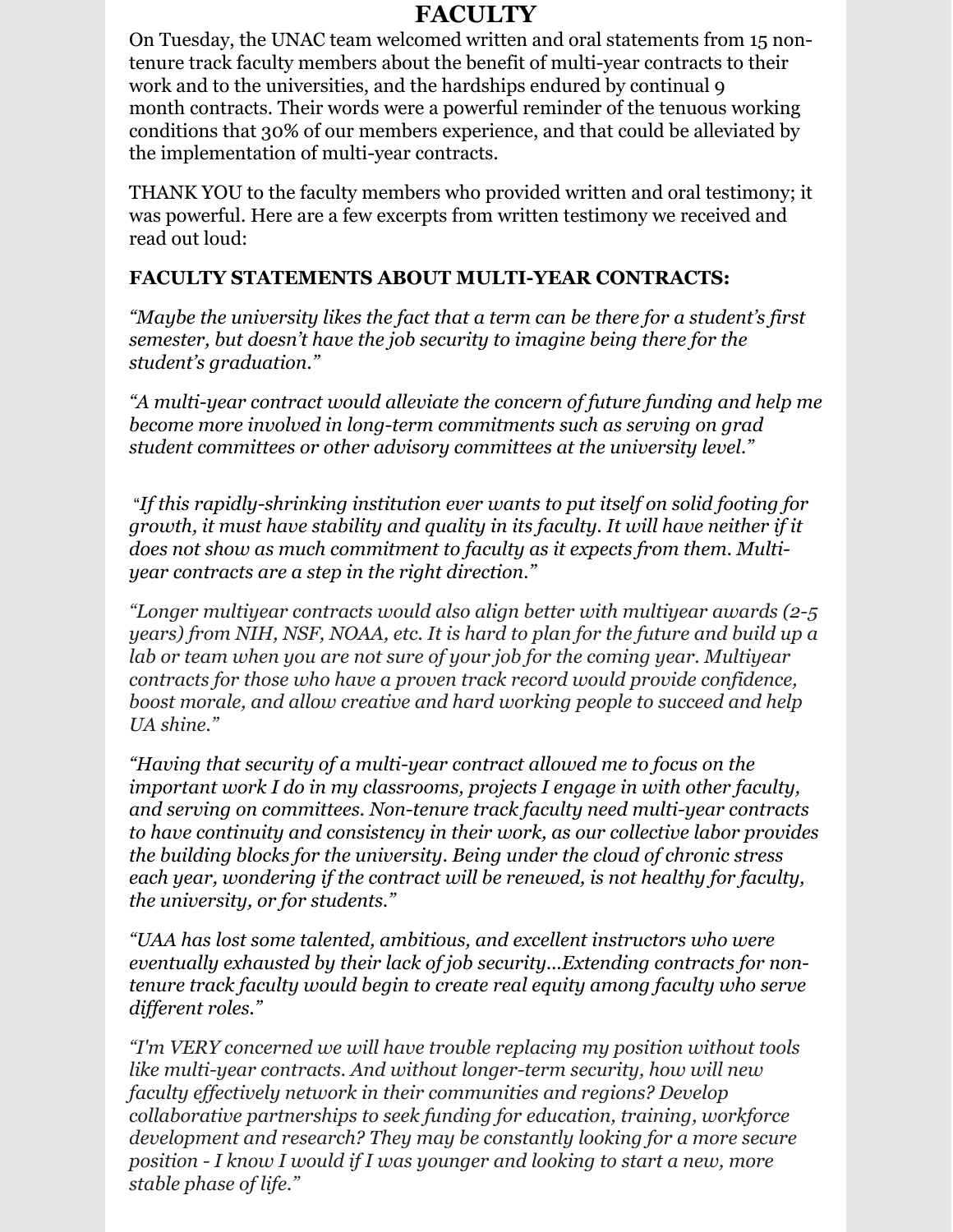Multi-year contracts was part of our Article 9 [counter-proposal](http://unitedacademics.net/wp-content/uploads/2021/11/Article-9-UNAC-Counter-11-16.pdf). The other substantive changes in our proposal are, in brief: :

- Make Student Teaching Evaluations optional in promotion files
- Change Annual Activities Reports to only include an updated CV and a personal narrative
- Stop requiring external review letters for promotions for all faculty (MAU) and unit criteria may still require them if they choose to)
- Increase the amount of notice required to be given to non-retained, nontenure track faculty

The UA management team has rejected these changes once, but we have provided further testimony, evidence, and discussion in our counter proposal that included these items again. We also overhauled the organization and reduced repetition in this important article. The UA management team rejected those improvements initially, but we have proposed them in our counter for their further consideration. These are great items to write to the [Interim-President](mailto:ua.president@alaska.edu) Pitney and the [BOR](http://ua-bor@alaska.edu/) about.

The UA management team has proposed only two substantive changes to Article 9:

- Change the composition of the peer review committee from 5 tenured faculty to 5 faculty (4 at UAS), with 3 of them (2 at UAS) at rank of full professor
- Close peer review committee discussions with no option for an open meeting
- Require an additional review one year after an unsuccessful post-tenure review, with required disciplinary action up to termination after a second unsuccessful post-tenure review.

The UNAC negotiation team noted that their proposal to reduce the number of tenured faculty serving on peer review committees is among the indicators of the need for more tenure-track faculty members at all three universities. If, as a solution, non-tenure track faculty members will be more frequently tapped for this type of service work, that should come with increased job protections, which they are rejecting.

Further, the peer review process in Article 9 is meant to be formative, not disciplinary. The UNAC negotiations team is committed to keeping those processes, and articles, distinct as they serve different purposes for the universities and our members.

### **THE ADMINISTRATION HAD QUESTIONS ABOUT OUR COMPENSATION PROPOSAL**

The [Administration's](http://unitedacademics.net/wp-content/uploads/2021/10/Article-15-UNAC-proposal-10-18.pdf) team asked a few questions about our Article 15: Compensation proposal from October 18, such as why we need minimum salaries outlined in the CBA, and why we're asking for 3% minimum annual raises and market adjustments to base salaries. We explained how the two approaches benefit members at different salary levels differently, so both are needed for an equitable system of annual raises. We continue to wait for their counter-proposal to Article 15. Meanwhile, these are great topics for writing to the [BOR](http://ua-bor@alaska.edu) and [Interim-President](mailto:ua.president@alaska.edu) Pitney.

### **THEY WON'T ACCEPT LEGALLY BINDING CBA REVISIONS**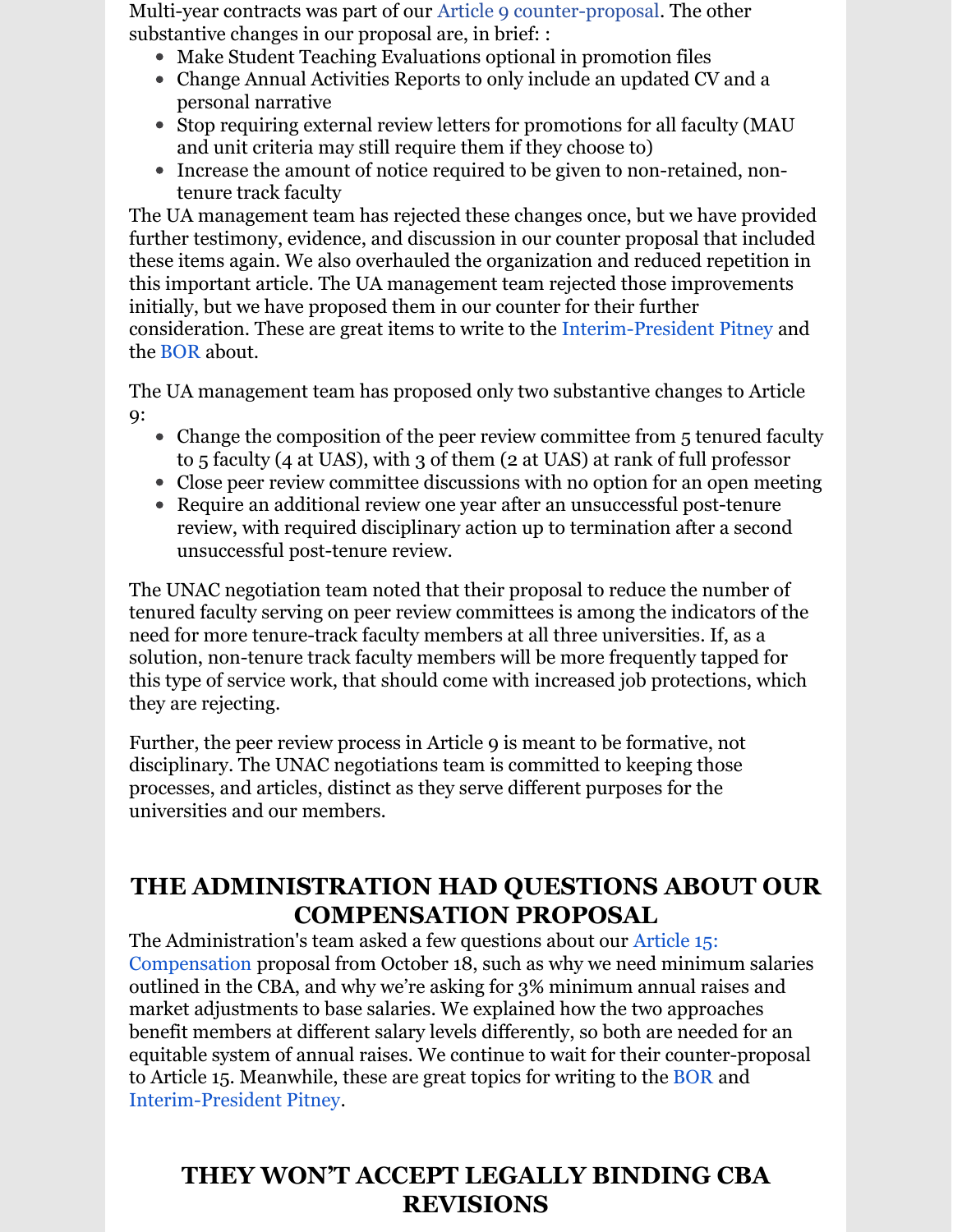The Administration's lead negotiator started out the afternoon on Monday by joking, "*We do have one (article counter-proposal) - don't get excited - we do have one*" before presenting their newest version of Article 3, which was identical to their previous counter proposal. It's the only item they presented on Monday.

The Administration's team ignored the fact that parts of the existing language of this article were rendered obsolete by the 2018 unit definition decision by the Alaska Labor Relations Agency (ALRA) following the merger of UAFT and UNAC. The ALRA [decision](https://files.constantcontact.com/4d5d67b2801/b7768dbb-c2c5-4cf5-acd2-e29c31e97af2.pdf) (p. 8) states that postdocs and visiting professors are in the UNAC bargaining unit. Bargaining unit membership definitions is a permissive subject of bargaining, not a required subject. We have repeatedly indicated to the UA management team that we do not intend to bargain members out of our unit. They keep attempting to negotiate postdocs and visiting professors out of our union in their first years of service. We returned [Article](http://unitedacademics.net/wp-content/uploads/2021/11/Art-3-UNAC-Counter-11_16.pdf) 3 to them on Tuesday with postdocs and visiting professors included in our unit and stated that we choose not to bargain unit membership.

#### **UNAC TEAM CONCEDED TO KEEP THE COMPLAINT PROCESS IN THE CBA; THEIR TEAM REJECTED OUR REVISIONS TO THE PROCESS**

In [Article](http://unitedacademics.net/wp-content/uploads/2021/11/Article-7-UNAC-Counter-11-16.pdf) 7, we initially proposed getting rid of our complaint process to put everything through the grievance process instead, but the Administration's team rejected that idea twice. Next, we agreed to maintain the complaint process with the added provision that all subjects of complaints be eligible for review by an Appeals Board before the provost made the final decision. Management's team rejected that proposal Tuesday morning based on the premise that provosts are the chief academic officers and should have the final say on issues of substantive academic judgement except for promotion and tenure.

Responding to this concern, we countered Tuesday afternoon with a process that includes an appeals board and maintains the provost as the final say on issues of substantive academic judgement that are not promotion or tenure decisions. We shall see if our attempt at a compromise gets Article 7 to a tentative agreement.

#### **NEXT SESSIONS**

- Monday, November 28 and Tuesday, November 29
- Monday, December 6 and Tuesday, December 7
- Monday, January 18 and Tuesday, January 19
- Monday, January 24 and Tuesday, January 25
- Monday, February 7 and Tuesday, February 8

# **STATUS OF CBA ARTICLES**

#### **UNAC needs to respond to:**

Article 1 Agreement and Duration

*This is the article that includes*

#### **UA needs to respond to**:

[Article](http://unitedacademics.net/wp-content/uploads/2021/11/Art-2-UNAC-Counter-10-25-1.pdf) 2 Purpose [Article](http://unitedacademics.net/wp-content/uploads/2021/11/Art-3-UNAC-Counter-11_16.pdf) 3 Recognition [Article](http://unitedacademics.net/wp-content/uploads/2021/11/Article-4-UNAC-Counter-11-9.pdf) 4 Membership and Voluntary Dues Deduction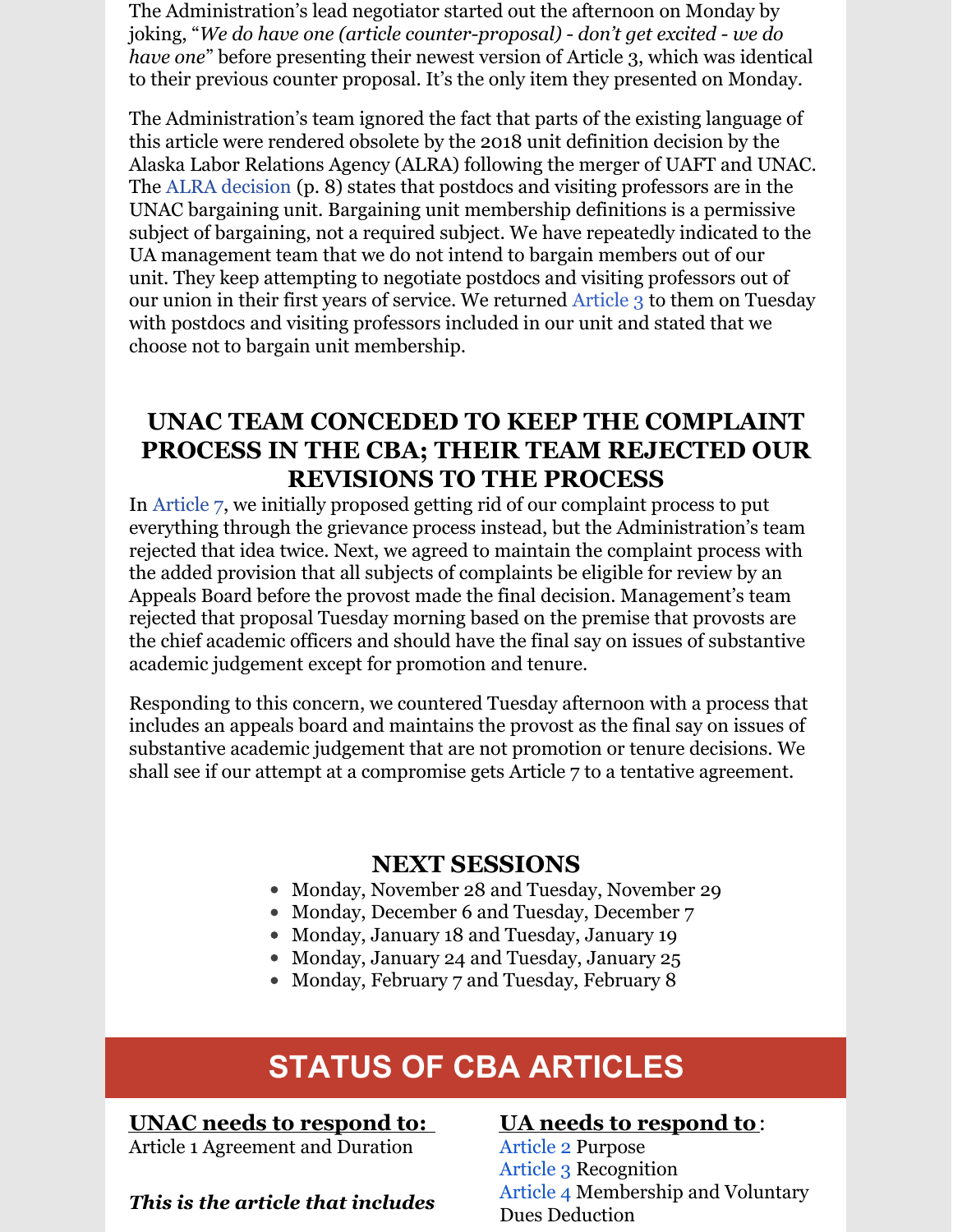#### *a land acknowledgement.*

*They've said they won't negotiate further on including it, but you could write to the [BOR](http://ua-bor@alaska.edu) and Interim-President Pitney to [encourage](mailto:ua.president@alaska.edu) their team to reconsider their refusal to include a land acknowledgement in the CBA.*

\**We can't provide links to the UA Administration team's proposals due to a confidentiality clause they've included on their drafts.*

[Article](http://unitedacademics.net/wp-content/uploads/2021/11/Article-5-UNAC-Counter-11-15.pdf) 5 United Academics Representatives and Privleges, Release Time [Article](http://unitedacademics.net/wp-content/uploads/2021/10/Article-6-UNAC-Counter-10-19.pdf) 6 Academic Freedom and Responsibility [Article](http://unitedacademics.net/wp-content/uploads/2021/11/Article-7-UNAC-Counter-11-16.pdf) 7 Resolution of Disuptes [Article](http://unitedacademics.net/wp-content/uploads/2021/11/Article-9-UNAC-Counter-11-16.pdf) 9 Faculty Status: Appointment, Evaluation, Promotion, Tenure, and Termination [Article](http://unitedacademics.net/wp-content/uploads/2021/11/Article-12-UNAC-counter-11-9.pdf) 12 Personnel Files [Article](http://unitedacademics.net/wp-content/uploads/2021/11/Article-13-UNAC-Counter-11-1-21.pdf) 13 Workload [Article](http://unitedacademics.net/wp-content/uploads/2021/10/Article-15-UNAC-proposal-10-18.pdf) 15 Compensation [Article](http://unitedacademics.net/wp-content/uploads/2021/10/Article-16-UNAC-10-19.pdf) 16 Personnel Benefits [Article](http://unitedacademics.net/wp-content/uploads/2021/11/Article-17-UNAC-counterproposal-10-26.pdf) 17 Working Conditions

# **Use the UNAC Logo for your Profile Picture**

#### **To make the UNAC logo be your profile picture:**

- 1. Right click on the image below and select 'save image as'
- 2. Save it to your computer
- 3. Go to your Zoom account and locate your profile
- 4. Click on your current profile picture to change your photo
- 5. Upload the UNAC logo you've saved to your computer
- 6. Click save when you're finished
- 7. Log on to your next Zoom meeting

If you follow this process, you should be able to turn our logo into your Zoom profile picture. We hope you'll use it when you attend negotiations and other work-related meetings.



# **UNAC CONTACTS**

Lead Negotiator - Tony Rickard, Ph.D. UAF tony.rickard@unac4996ak.com

President - Abel [Bult-ito](mailto:abultito@alaska.edu), Ph.D. UAF abel.bult.ito@unac4996ak.com

Treasurer - Nelta [Edwards](mailto:nelta.edwards@alaska.edu), Ph.D. UAA nelta.edwards@unac4996ak.com

Secretary - [Charla](mailto:charla.brown@alaska.edu) Brown, Ph.D. UAS charla.brown@unac4996ak.com

UAA Organizational VP - Tara [Palmer](mailto:tmsmith@alaska.edu)